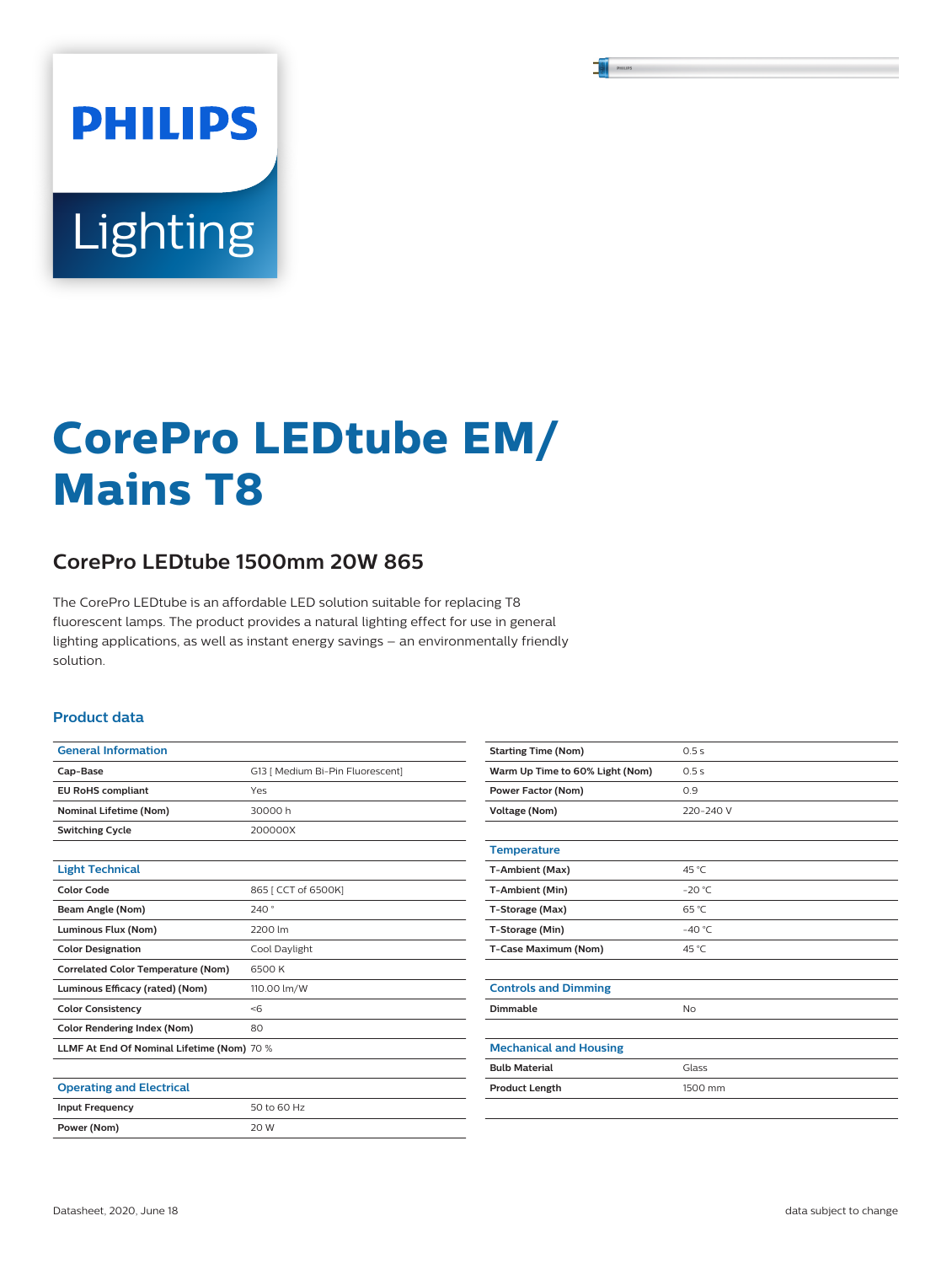#### **CorePro LEDtube EM/Mains T8**

| <b>Approval and Application</b> |                                      |
|---------------------------------|--------------------------------------|
| Energy Efficiency Label (EEL)   | $A+$                                 |
| <b>Energy Saving Product</b>    | Yes                                  |
| <b>Approval Marks</b>           | CE marking RoHS compliance KEMA Keur |
|                                 | certificate                          |
| Energy Consumption kWh/1000 h   | 20 kWh                               |
|                                 |                                      |
| <b>Product Data</b>             |                                      |
| <b>Full product code</b>        | 871869671095100                      |

| Order product name                   | CorePro LEDtube 1500mm 20W 865 |  |  |  |
|--------------------------------------|--------------------------------|--|--|--|
| <b>EAN/UPC - Product</b>             | 8718696710951                  |  |  |  |
| Order code                           | 929001338002                   |  |  |  |
| <b>Numerator - Quantity Per Pack</b> |                                |  |  |  |
| Numerator - Packs per outer box      | 10                             |  |  |  |
| Material Nr. (12NC)                  | 929001338002                   |  |  |  |
| Net Weight (Piece)                   | 0.270 kg                       |  |  |  |

#### **Dimensional drawing**

| $\cdot$ $\cdot$ | A <sub>3</sub> | the control of | $\frac{Pr}{C}$ |
|-----------------|----------------|----------------|----------------|
|                 |                |                |                |
|                 |                |                | 20             |
|                 |                |                |                |
|                 |                |                |                |

| Product                                                          | D1 | D <sub>2</sub> | - A1 | A <sub>2</sub> | A <sub>3</sub> |
|------------------------------------------------------------------|----|----------------|------|----------------|----------------|
| CorePro LEDtube 1500mm 25.7 mm 28 mm 1500 mm 1507.1 mm 1514.2 mm |    |                |      |                |                |
| 20W 865                                                          |    |                |      |                |                |

#### **TLED 5ft 220-240V 20-57W 2200lm 6500K**

#### **Photometric data**



CalcuLuX Photometrics 4.5 Philips Lighting B.V. Page: 1/1



**LEDtube 1500mm 20W G13 840 2200lm**